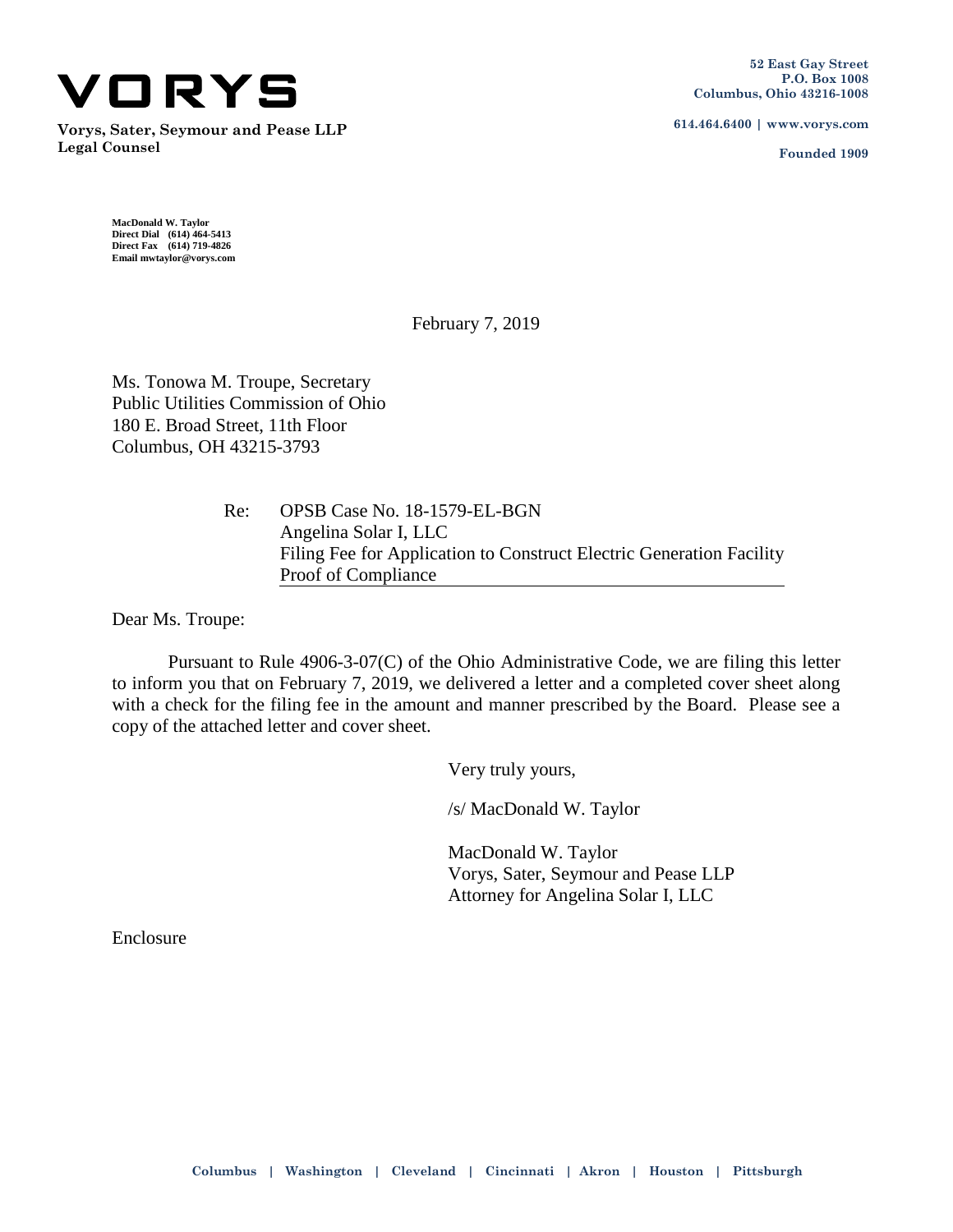ORYS

Vorys, **Sater, Seymour and** Pease **llp** Legal Counsel **614.464.6400** [www.vorys.com](http://www.vorys.com)

Founded 1909

Michael J. Settineri Direct Dial (614)464-5462 Direct Fax (614)719-5146 Email [mjsettineri@vorys.com](mailto:mjsettineri@vorys.com)

## February 7, 2019

## **Via Hand Delivery**

Public Utilities Commission of Ohio (Power Siting) Finance Department, 4<sup>th</sup> Floor 180 E. Broad Street Columbus, OH 43215

> Ohio Power Siting Board Case No. 18-1579-EL-BGN Angelina Solar I, EEC Filing Fee for Application to Construct Electric Generation Facility Re:

Dear Sir or Madam:

At the direction of the Ohio Power Siting Board, I am submitting to you an Application fee in the amount of \$40,000 for the above-referenced Application to Construct an Electric Generation Facility made payable to the order of Ohio Power Siting Board, Fund 5610, along with the completed cover sheet.

Thank you for your consideration.

Very truly yours.

Michael J. Settineri Vorys, Sater, Seymour and Pease LLP Attorneys for Angelina Solar I, LLC

/MJS Enclosures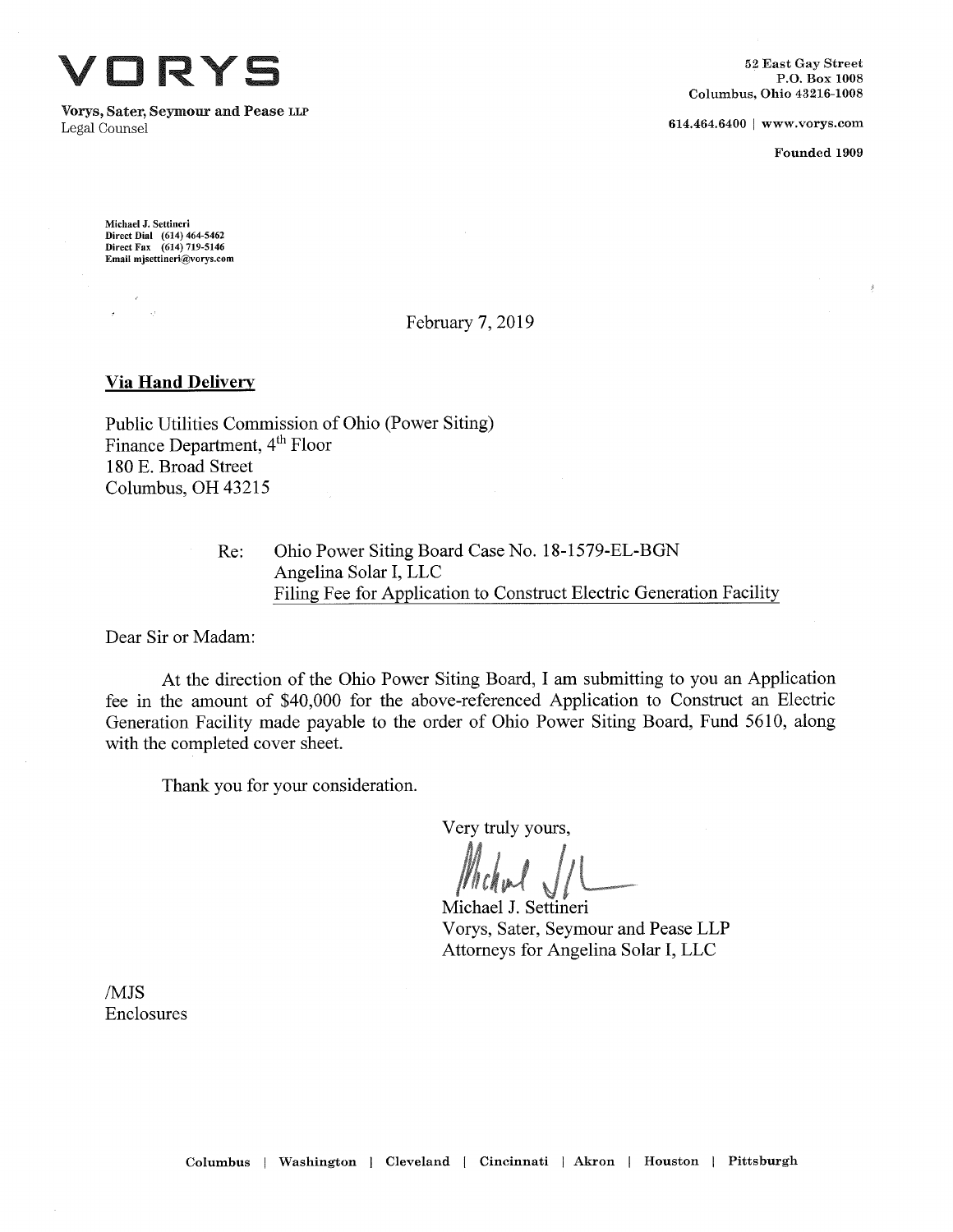

Power Siting Board

Board Members Director, Ohio Environmental Protection Agency Director, Ohio Development Services Agency Director, Ohio Department of Health Director, Ohio Department of Natural Resources Director, Ohio Department of Agriculture Public Member Ohio House of Representatives Ohio Senate

**Mike** DeWine, Governor **Asim Z. Haque, Chairman**

# **ATTACHMENT A**

## **Ohio Power Siting Board Application Filing Fee**

**Application for Certificate ofEnvironmental Compatibility and Public Need**

**Case Number: 18-1579-EL-BGN**

**Project Name:** Angelina Solar I, LLC

**Application Fee:** \$40,000.00

PLEASE INCLUDE THIS ATTACHMENT WITH YOUR PAYMENT

**Make Checks Payable To:** Ohio Power Siting Board, Fund 5610 *(Designated by Case Number)*

## **Mailing Address:**

Public Utilities Commission of Ohio (Power Siting) Finance Department, 4th Floor 180 East Broad Street Columbus, OH 43215

| Speed code        | <b>Deposit Unit</b> | <b>GL Unit</b> | Fund | <b>Deposit Unit</b> | <b>GL Unit</b> |
|-------------------|---------------------|----------------|------|---------------------|----------------|
| <b>PUCPSITING</b> | PUC01               | <b>STATE</b>   | 5610 | PHC <sub>01</sub>   | <b>STATE</b>   |

| Fund | <b>Account Code</b> | ALI | Department  | Program | <b>Use</b><br>Agency | -IST<br>.ref |
|------|---------------------|-----|-------------|---------|----------------------|--------------|
| 561  | :040                |     | DH 17<br>70 | N/A     | N                    | N            |